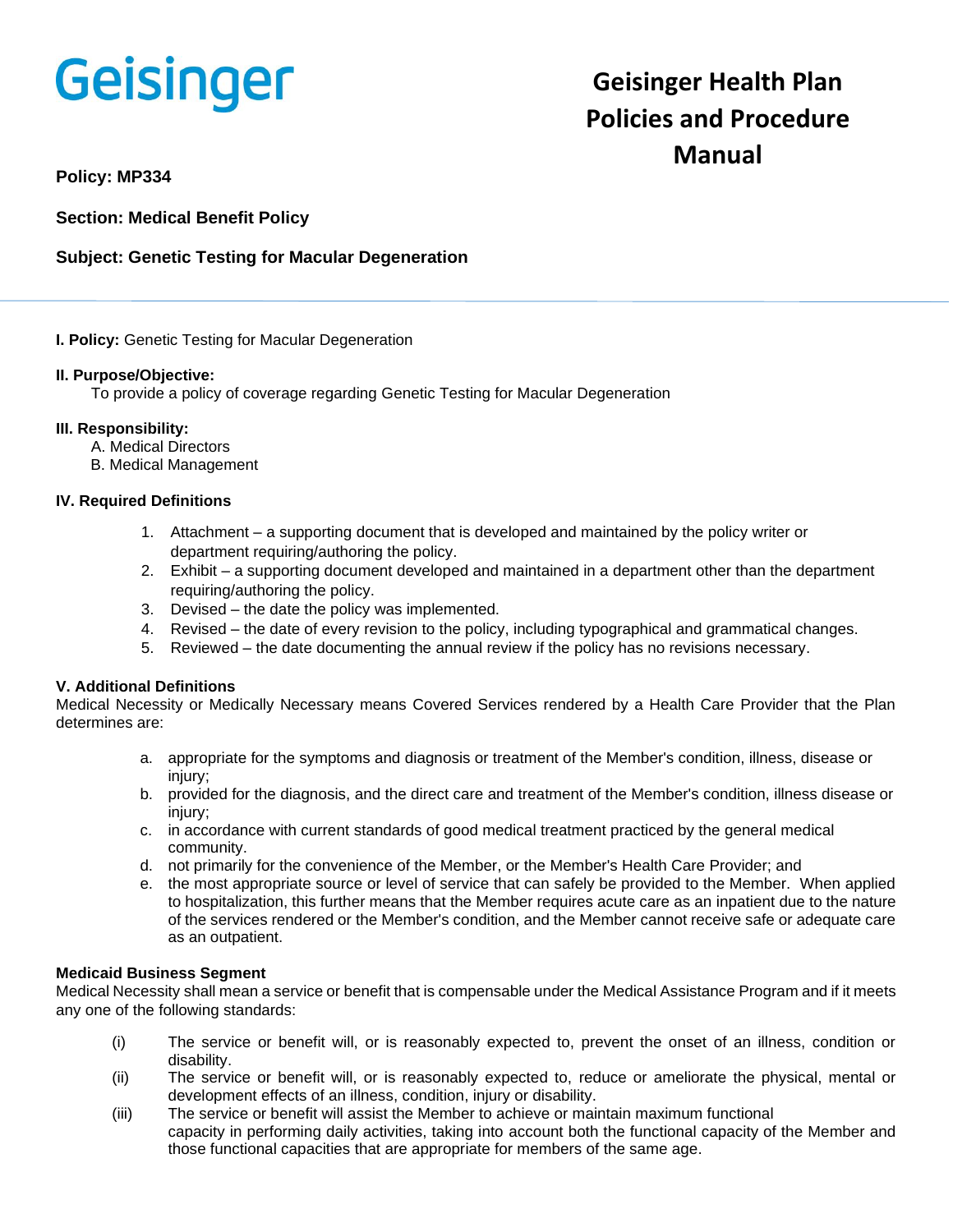**DESCRIPTION:** Age-related macular degeneration (AMD) is an eye condition that causes damage to the central portion of the retina (the macula) and can lead to complete vision loss. AMD is the leading cause of blindness in industrialized countries. It is believed to be caused by a combination of genetic and environmental factors and is associated with other physical factors such as age, smoking, hypertension, and heart disease. Commercially available genetic tests for AMD have been developed (e.g., Macula Risk® PGx and RetnaGene™ AMD) and have been proposed to predict risk and guide treatment. However, the clinical utility of genetic testing for AMD is currently limited and there is no known association between specific genotypes and specific therapies.

**EXCLUSIONS:** The Plan does **NOT** provide coverage for genetic testing for macular degeneration because it is considered experimental, investigational or unproven. There is insufficient evidence in the peer-reviewed published medical literature to establish the effectiveness of this test on health outcomes when compared to established tests or technologies.

**Note: A complete description of the process by which a given technology or service is evaluated and determined to be experimental, investigational or unproven is outlined in MP 15 - Experimental Investigational or Unproven Services or Treatment.**

#### **CODING ASSOCIATED WITH: Genetic Testing for Macular Degeneration**

*The following codes are included below for informational purposes and may not be all inclusive. Inclusion of a procedure or device code(s) does not constitute or imply coverage nor does it imply or guarantee provider reimbursement. Coverage is determined by the member specific benefit plan document and any applicable laws regarding coverage of specific services. Please note that per Medicare coverage rules, only specific CPT/HCPCS Codes may be covered for the Medicare Business Segment. Please consult the CMS website at www.cms.gov or the local Medicare Administrative Carrier (MAC) for more information on Medicare coverage and coding requirements.*

- 81401 Molecular pathology procedure, Level 2 (eg, 2-10 SNPs, 1 methylated variant, or 1 somatic variant [typically using nonsequencing target variant analysis], or detection of a dynamic mutation disorder/triplet repeat) [when specified as the following]: CFH/ARMS2 (complement factor H/age-related maculopathy susceptibility 2) (eg macular degeneration), common variants (eg, Y402H [CFH], A69S [ARMS2])
- 81405 Molecular pathology procedure, Level 6 (eg, analysis of 6-10 exons by DNA sequence analysis, mutation scanning or duplication/deletion variants of 11-25 exons, regionally targeted cytogenomic array analysis) [when specified as the following]: HTRA1 (HtrA serine peptidase 1) (eg, macular degeneration), full gene sequence
- 81408 Molecular pathology procedure, Level 9 (eg, analysis of >50 exons in a single gene by DNA sequence analysis) [when specified as the following]: ABCA4 (ATP-binding cassette, sub-family A [ABC1], member 4) (eg, Stargardt disease, age-related macular degeneration), full gene sequence
- 81479 Unlisted molecular pathology procedure [when specified as testing for other AMD-related genes such as C2, CRFB, C3]
- 81599 Unlisted multianalyte assay with algorithmic analysis [when specified as a risk panel for AMD]
- 0205U Ophthalmology (age-related macular degeneration), analysis of 3 gene variants (2 CFH gene, 1 ARMS2 gene), using PCR and MALDI-TOF, buccal swab, reported as positive or negative for neovascular age-related maculardegeneration risk associated with zinc supplements (Vita Risk)

Current Procedural Terminology (CPT®) © American Medical Association: Chicago, IL

#### **LINE OF BUSINESS:**

**Eligibility and contract specific benefits, limitations and/or exclusions will apply. Coverage statements found in the line of business specific benefit document will supersede this policy. For Medicare, applicable LCD's and NCD's will supercede this policy. For PA Medicaid Business segment, this policy applies as written.**

#### **REFERENCES:**

Stone EM. Genetic testing for age-related macular degeneration: not indicated now. JAMA Ophthalmol. 2015; 133(5):598- 600.

Seddon JM, Silver RE, Kwong M, Rosner B. Risk prediction for progression of macular degeneration: 10 common and rare genetic variants, demographic, environmental, and macular covariates. Invest Ophthalmol Vis Sci. 2015; 56(4):2192- 2202

Odaibo SG. Re: Awh et al.: Treatment response to antioxidants and zinc based on CFH and ARMS2 genetic risk allele number in the Age-Related Eye Disease Study (Ophthalmology 2015; 122:162-9). Ophthalmology. 2015; 122(10):e58